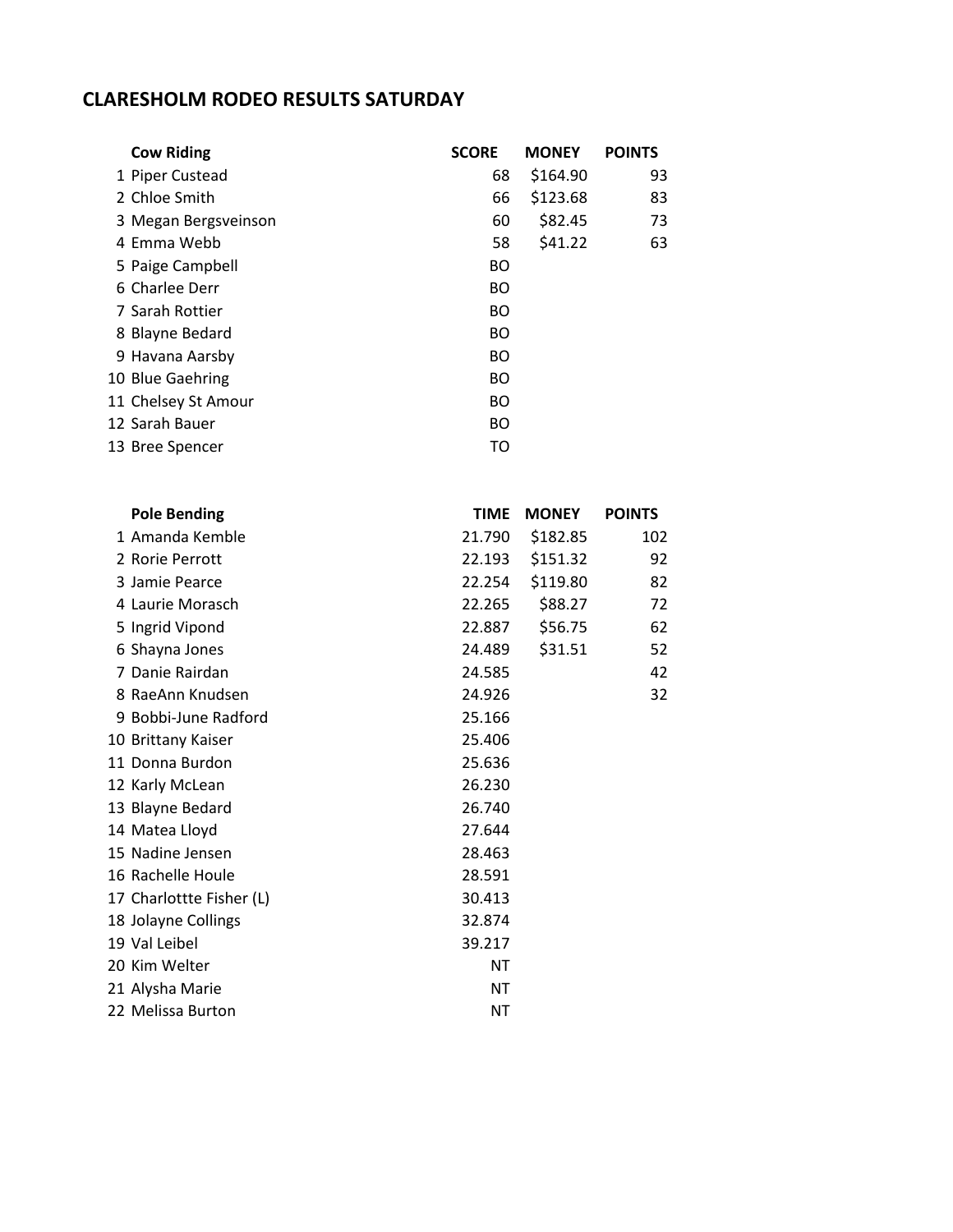| <b>Jr Pole Bending</b> | <b>TIME</b> | <b>MONEY</b> | <b>POINTS</b> |
|------------------------|-------------|--------------|---------------|
| 1 Carley Dezotell      | 22.408      | \$95.06      | 93            |
| 2 Carley Bartman       | 24.019      | \$71.30      | 83            |
| 3 Blue Gaehring        | 24.234      | \$47.53      | 73            |
| 4 Emma Webb            | 24.927      | \$23.76      | 63            |
| 5 Natalia Schlaht      | 25.318      |              | 53            |
| 6 Hadlee Gaehring      | 26.398      |              | 43            |
| 7 Paige Aarsby         | 26.504      |              |               |
| 8 Brandyn Wiancko      | 27.231      |              |               |
| 9 Havana Aarsby        | 28.473      |              |               |
| 10 Taya Maurer         | 29.536      |              |               |
| 11 Gracy Adams         | 31.121      |              |               |
| 12 Isabella Taylor     | ΝT          |              |               |
| 13 Ryanne McKenna      | <b>NT</b>   |              |               |

| <b>Little Cowgirl Pole Bending</b> | <b>TIME</b> | <b>MONEY</b> | <b>POINTS</b> |
|------------------------------------|-------------|--------------|---------------|
| 1 Huxley Thom                      | 23.914      | \$36.86      | 87            |
| 2 Bronlynn Wiancko                 | 26.774      | \$27.65      | 77            |
| 3 Kayla Boxma                      | 26.925      | \$18.43      | 67            |
| 4 Avery Houda                      | 31.780      | \$9.21       |               |
| 5 Kinzie Peatman                   | 34.018      |              | 47            |
| 6 Willow Hooper                    | ΝT          |              |               |
| 7 Ava Boxma                        | NΤ          |              |               |

| <b>Goat Tying</b>       | TIME  | <b>MONEY</b> | <b>POINTS</b> |
|-------------------------|-------|--------------|---------------|
| 1 Tori Brower           | 7.44  | \$106.70     | 87            |
| 2 Matea Lloyd           | 9.52  | \$80.03      | 77            |
| 3 Shelby Kingsmith      | 12.11 | \$53.35      | 67            |
| 4 Jolayne Collings      | 12.89 | \$26.67      | 57            |
| 5 Shayna Brower         | 13.58 |              | 47            |
| 6 Charlottte Fisher (L) | 15.35 |              |               |
| 7 Blayne Bedard         | ΝT    |              |               |
|                         |       |              |               |

| Jr Goat Tying     | <b>TIME</b> | <b>MONEY</b> | <b>POINTS</b> |
|-------------------|-------------|--------------|---------------|
| 1 Hadlee Gaehring | 9.76        | \$71.78      | 89            |
| 2 Brandyn Wiancko | 12.22       | \$53.84      | 79            |
| 3 Emma Webb       | 15.75       | \$35.89      | 69            |
| 4 Blue Gaehring   | 17.26       | \$17.94      | 59            |
| 5 Gracy Adams     | 19.33       |              | 49            |
| 6 Carley Bartman  | ΝT          |              |               |
| 7 Ryanne McKenna  | ΝT          |              |               |
| 8 Paige Aarsby    | ΝT          |              |               |
| 9 Havana Aarsby   | ΝT          |              |               |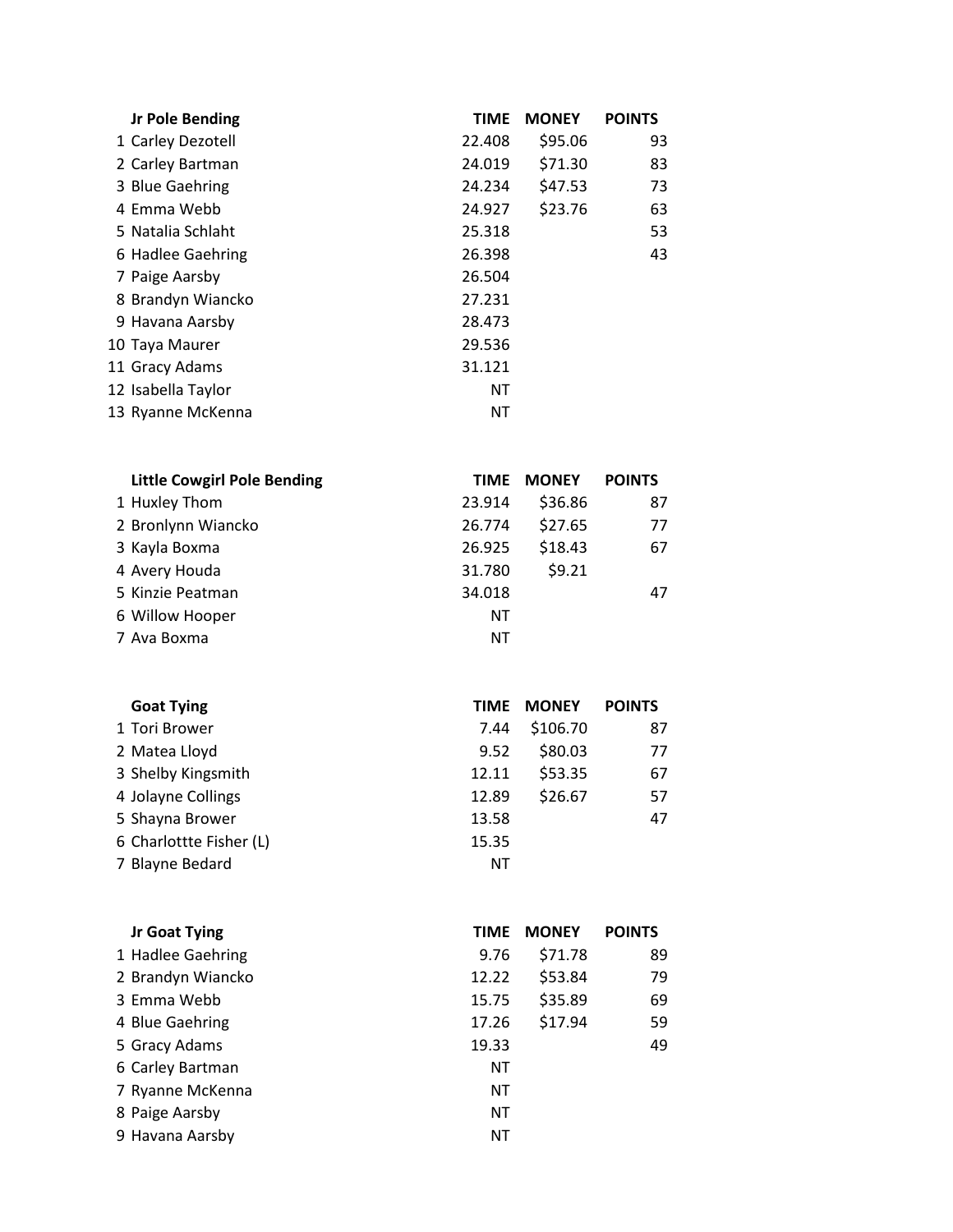| <b>Team Roping</b>                   | <b>TIME</b> | <b>MONEY</b> | <b>POINTS</b> |
|--------------------------------------|-------------|--------------|---------------|
| 1 Kim Welter / Cassidy Clark         | 8.76        | \$274.27     | 115           |
| 2 Danita Harrish / Cassidy Clark     | 9.84        | \$226.98     | 105           |
| 3 Kathie McLean / Shelby Kingsmith   | 10.71       | \$179.69     | 95            |
| 4 Rose Perozak / Brenda Knight       | 16.26       | \$132.41     | 85            |
| 5 Tracey Matthews / Shelby Kingsmith | 18.88       | \$85.12      | 75            |
| 6 Rose Perozak / Nadine Jensen       | 20.06       | \$47.28      | 65            |
| 7 Pam Houze / Karly McLean           | 24.67       |              | 55            |
| 8 Jacky Lockhart / Mandy Haven       | 28.81       |              | 45            |
| 9 Jamie Pearce / Rose Lang           | 35.15       |              |               |
| 10 Jacky Lockhart / Pam Vancuren     | NT          |              |               |
| 11 Jamie Pearce / Deb Hambling       | <b>NT</b>   |              |               |
| 12 Heather Anctil / Corinna Anctil   | <b>NT</b>   |              |               |
| 13 Priscilla Keates / Katie Keates   | <b>NT</b>   |              |               |
| 14 Dana Cummings / Tanis Cross       | <b>NT</b>   |              |               |
| 15 Alisa Brace / Laurie Morasch      | <b>NT</b>   |              |               |
| 16 Kim Welter / Kirsty McCormack     | <b>NT</b>   |              |               |
| 17 Tracey Matthews / Brenda Knight   | <b>NT</b>   |              |               |
| 18 Kathie McLean / Rose Lang         | <b>NT</b>   |              |               |
| 19 Melissa Burton / Kirsty McCormack | NT          |              |               |
| 20 Matea Lloyd / Karen Lloyd         | <b>NT</b>   |              |               |
| 21 Emma Webb / Andrea Hunter         | <b>NT</b>   |              |               |
| 22 Melissa Burton / Courtney Helmig  | <b>NT</b>   |              |               |
| 23 Dana Cummings / Nadine Jensen     | NT          |              |               |
| 24 Karly McLean / Deb Hambling       | <b>NT</b>   |              |               |
| 25 Jolayne Collings / Cyd Collings   | <b>NT</b>   |              |               |
| 26 Emma Webb / Courtney Helmig       | <b>NT</b>   |              |               |
| 27 Brittany Kaiser / Katie Keates    | <b>NT</b>   |              |               |
| 28 Matea Lloyd / Cyd Collings        | <b>NT</b>   |              |               |
| 29 Jolayne Collings / Corinna Anctil | <b>NT</b>   |              |               |
| 30 Shayna Jones / Mandy Haven        | ΝT          |              |               |
| 31 Pam Vancuren / Priscilla Keates   | <b>NT</b>   |              |               |
| 32 Danita Harrish / Karen Lloyd      | NT          |              |               |
| 33 Alisa Brace / Andrea Hunter       | <b>NT</b>   |              |               |
| 34 Peggy Monkman / Tanis Cross       | NT          |              |               |
| 35 Pam Houze / Laurie Morasch        | ΝT          |              |               |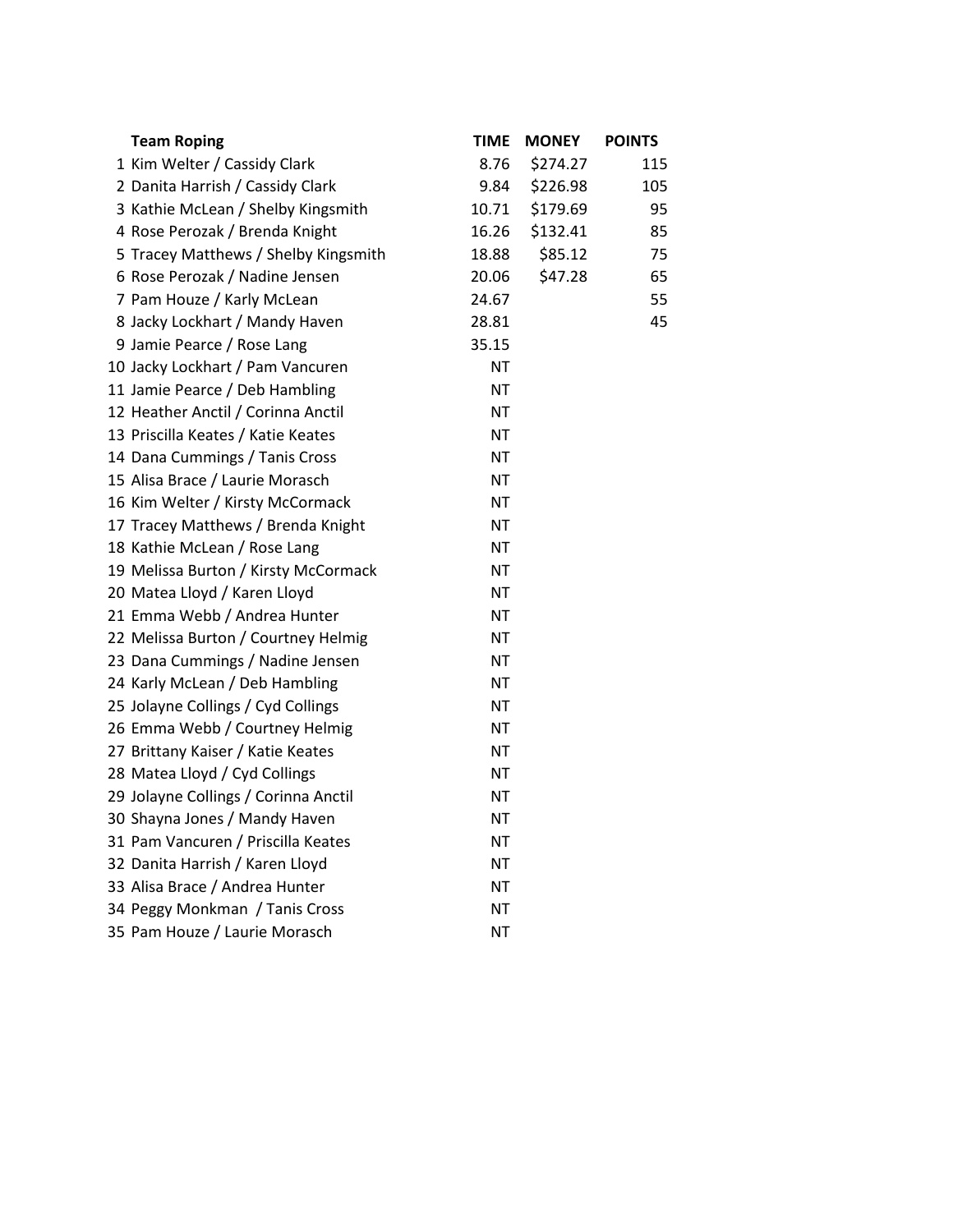| <b>Barrel Racing</b>     | <b>TIME</b> | <b>MONEY</b> | <b>POINTS</b> |
|--------------------------|-------------|--------------|---------------|
| 1 Rose Perozak           | 15.978      | \$330.53     | 123           |
| 2 Maria Butterfield      | 15.990      | \$273.54     | 113           |
| 3 Judy Goodine           | 16.263      | \$216.55     | 103           |
| 4 Amanda Kemble          | 16.409      | \$159.57     | 93            |
| 5 Bailey Sears           | 16.607      | \$102.58     | 83            |
| 6 Laurie Morasch         | 16.634      | \$56.99      | 73            |
| 7 Shayna Jones           | 16.714      |              | 63            |
| 8 Elaine Watt            | 16.719      |              | 53            |
| 9 Trish Brown            | 16.774      |              |               |
| 10 Danie Rairdan         | 16.782      |              |               |
| 11 Bobbi-June Radford    | 16.784      |              |               |
| 12 Brenda Knight         | 16.871      |              |               |
| 13 Brittany Kaiser       | 16.984      |              |               |
| 14 Kari Bloor            | 17.046      |              |               |
| 15 Mackenzie Phillips    | 17.261      |              |               |
| 16 Matea Lloyd           | 17.384      |              |               |
| 17 Pam Houze             | 17.396      |              |               |
| 18 Lorna Hodge           | 17.429      |              |               |
| 19 Amber Peatman         | 17.433      |              |               |
| 20 RaeAnn Knudsen        | 17.584      |              |               |
| 21 Shelby Kingsmith      | 17.725      |              |               |
| 22 Cyd Collings          | 17.930      |              |               |
| 23 Laura Unger           | 18.219      |              |               |
| 24 Kelcie Walkom (L)     | 18.396      |              |               |
| 25 Donna Burdon          | 18.542      |              |               |
| 26 Charlee Derr          | 19.550      |              |               |
| 27 Charlottte Fisher (L) | 19.761      |              |               |
| 28 Blayne Bedard         | 20.700      |              |               |
| 29 Jamie Pearce          | 21.424      |              |               |
| 30 Karly McLean          | 21.701      |              |               |
| 31 Jolayne Collings      | 21.970      |              |               |
| 32 Glynnis Turcato       | 22.882      |              |               |
| 33 Rae-Anne Derr         | 22.995      |              |               |
| 34 Ingrid Vipond         | 24.143      |              |               |
| 35 Selena Dickmann (L)   | 26.378      |              |               |
| 36 Kayley Goodine        | 26.831      |              |               |
| 37 Rachelle Houle        | 28.790      |              |               |
| 38 Paige Leavitt         | 30.400      |              |               |
| 39 Rorie Perrott         | ΝT          |              |               |
| 40 Priscilla Keates      | ΝT          |              |               |
| 41 Kim Welter            | <b>NT</b>   |              |               |
| 42 Alysha Marie          | TO          |              |               |
| 43 Emma Bradshaw         | TO          |              |               |
| 44 Marina Eckert         | <b>MED</b>  |              |               |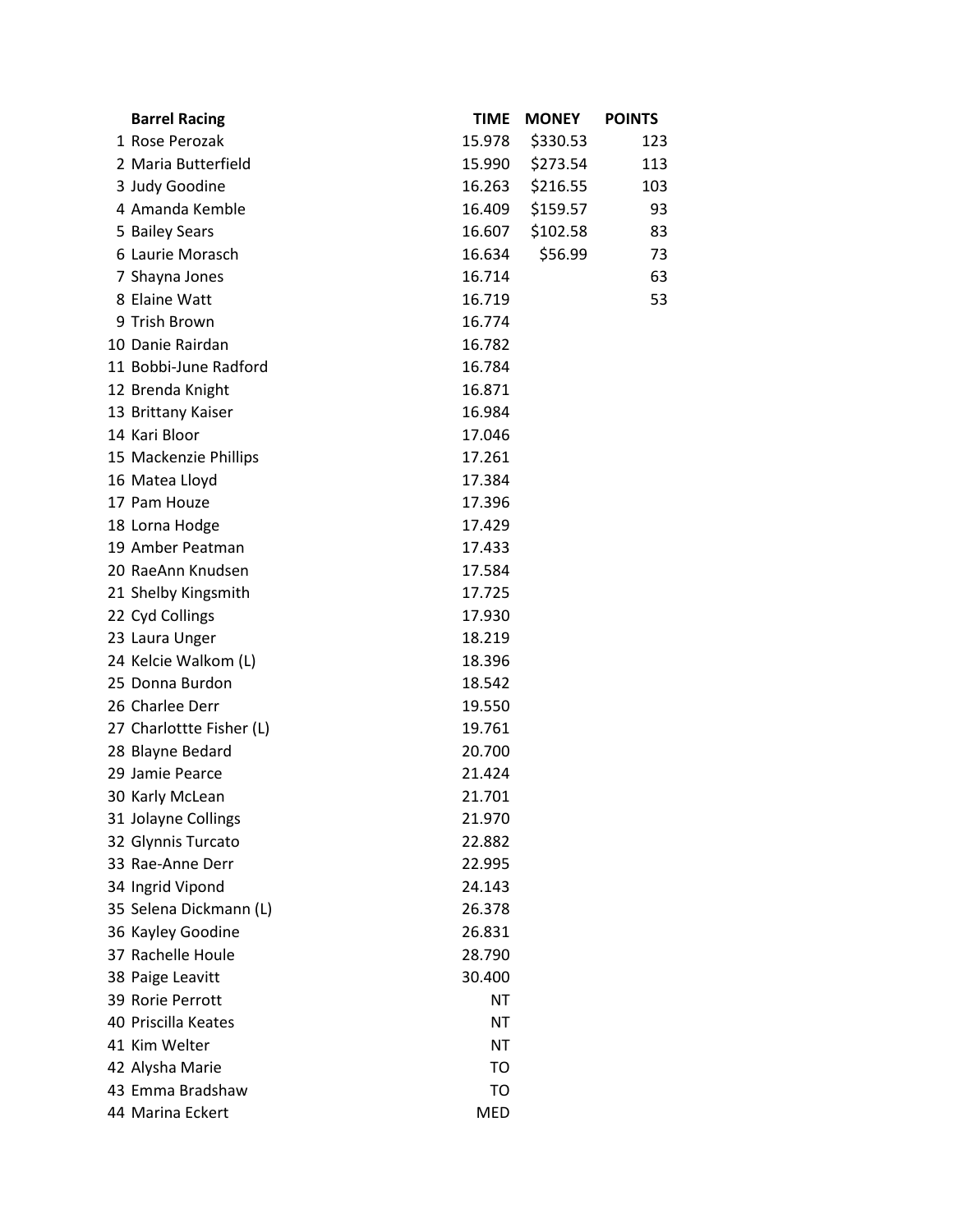| <b>Jr Barrel Racing</b> | <b>TIME</b> | <b>MONEY</b> | <b>POINTS</b> |
|-------------------------|-------------|--------------|---------------|
| 1 Ryanne McKenna        | 17.484      | \$73.14      | 94            |
| 2 Blue Gaehring         | 17.612      | \$60.53      | 84            |
| 3 Hadlee Gaehring       | 18.180      | \$47.92      | 74            |
| 4 Carley Bartman        | 18.238      | \$35.31      | 64            |
| 5 Paige Aarsby          | 19.977      | \$22.70      | 54            |
| 6 Gracy Adams           | 20.532      | \$12.61      | 44            |
| 7 Natalia Schlaht       | 21.667      |              | 34            |
| 8 Emma Webb             | 22.706      |              | 24            |
| 9 Carley Dezotell       | 23.094      |              |               |
| 10 Brandyn Wiancko      | 23.268      |              |               |
| 11 Isabella Taylor      | 23.425      |              |               |
| 12 Havana Aarsby        | 23.474      |              |               |
| 13 Taya Maurer          | ΝT          |              |               |
| 14 Paige Campbell       | TO          |              |               |

| <b>Little Cowgirl Barrel Racing</b> | <b>TIME</b> | <b>MONEY</b> | <b>POINTS</b> |
|-------------------------------------|-------------|--------------|---------------|
| 1 Bronlynn Wiancko                  | 18.573      | \$36.86      | 87            |
| 2 Kinzie Peatman                    | 22.468      | \$27.65      | 77            |
| 3 Huxley Thom                       | 22.745      | \$18.43      | 67            |
| 4 Ava Boxma                         | 24.944      | \$9.21       | 57            |
| 5 Avery Houda                       | 26.485      |              |               |
| 6 Kayla Boxma                       | 26.893      |              | 37            |
| 7 Willow Hooper                     | NΤ          |              |               |

| <b>Jr Breakaway Roping</b> | TIME | <b>MONEY</b> | <b>POINTS</b> |
|----------------------------|------|--------------|---------------|
| 1 Emma Webb                | 5.09 | \$65.96      | 88            |
| 2 Andrea Hunter            | 5.64 | \$49.47      | 78            |
| 3 Paige Aarsby             | ΝT   |              |               |
| 4 Blue Gaehring            | ΝT   |              |               |
| 5 Havana Aarsby            | ΝT   |              |               |
| 6 Ryanne McKenna           | ΝT   |              |               |
| 7 Hadlee Gaehring          | ΝT   |              |               |
| 8 Gracy Adams              | NΤ   |              |               |